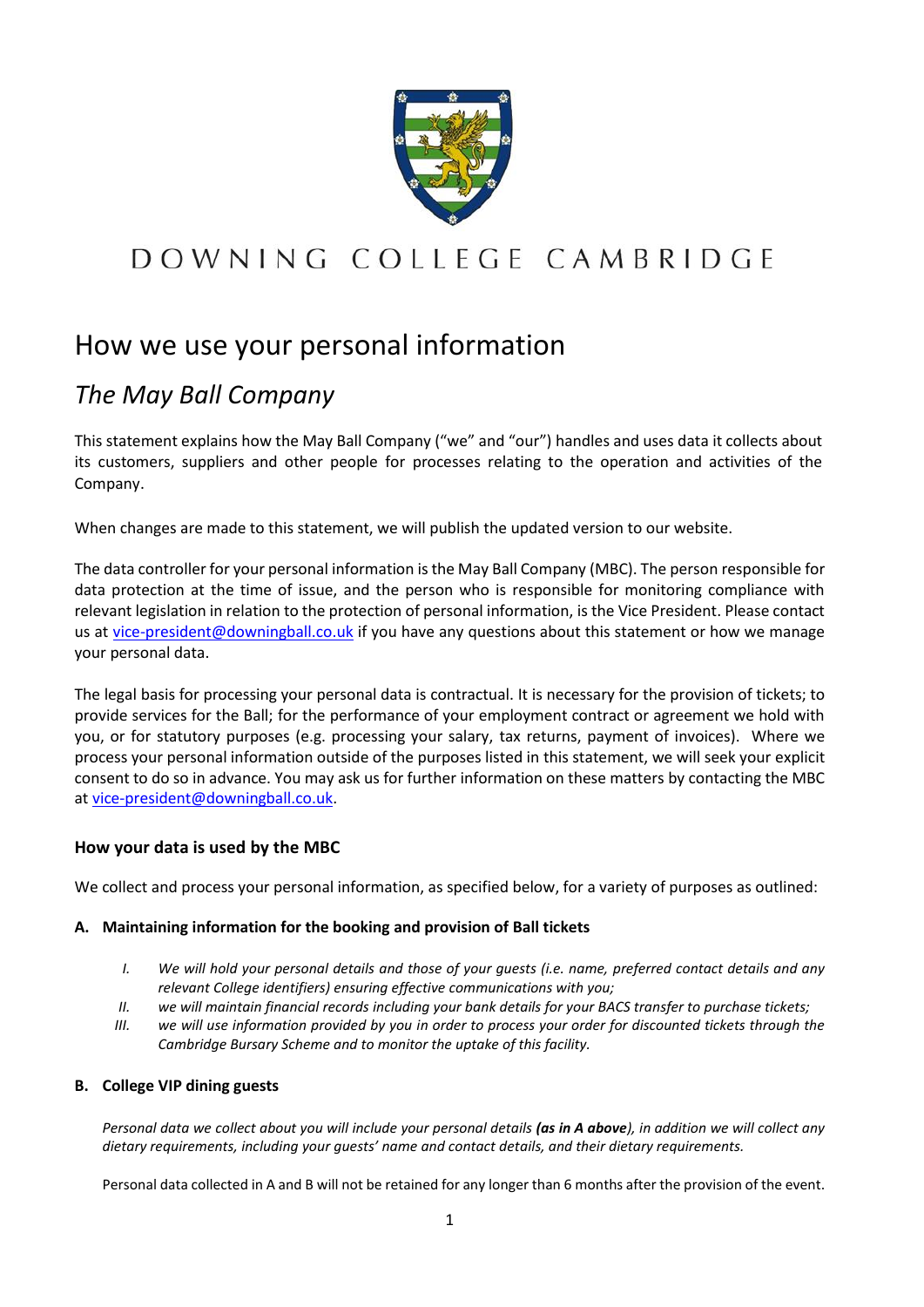#### **C. Contractors providing a service**

*Including but not limited to: external service companies, stall holders, security services, bands and other performance artists. We will collect names, addresses, preferred contact details, bank details for monies paid for services, and photographs. Personal information may be retained and updated by the MBC for subsequent Balls (held every two years). Written contracts for services are destroyed six years after the event.*

#### **D. Casual workers including student workers**

*We will collect your name, address, Date of Birth, contact details (e.g. telephone number), National Insurance number, proof of eligibility to work (e.g. passport and photograph), emergency contact details, bank details for monies paid for services, and details of any relevant work experience.*

For full details regarding job applicants, including how long we store your information, please see the conditions outlined in the data protection statement of Downing College at: [http://www.dow.cam.ac.uk/sites/default/files/dataprotection\\_jobapplicants.pdf.](http://www.dow.cam.ac.uk/sites/default/files/dataprotection_jobapplicants.pdf) For full details regarding casual workers employed by the College, please see below.\*

If you have concerns or queries about any of these purposes, please contact us at the email address above.

# **How we share your personal data**

Personal data is not normally shared outside of the MBC and its committee members. We share some of your personal information with Downing College, who acts as a data processor for the MBC, and only where there is a specific need to, including:

- With the College Bursary in order to process payments for contracted services, the College maintains these records for up to seven years; and in order to assess your eligibility for discounted tickets through the Cambridge Bursary Scheme;
- With the College Human Resources Office who manage contracts and the payroll of May Ball casual workers. Your personal data is held by the College for six years after the Ball;\*
- With the Senior Bursar, Assistant Bursar (Finance) and a Fellow for treasury oversight on contracted services;
- We store electronic copies of your personal information. Storage facilities include: DropBox; GoogleDocs; University e-mail account (CRSID), and the personal computers of committee members.

\*For staff, including students, employed as casual workers by the College, your data is subsequently held as part of your employment record by Downing College. For further details, including how long we retain your information, please see Downing College's 'Staff and Senior Members Data Protection Statement' at: [dps\\_staff\\_senior\\_members.pdf \(cam.ac.uk\)](https://www.dow.cam.ac.uk/sites/default/files/dps_staff_senior_members.pdf)

We may also be subject to a legal requirement (with or without your consent) to share your personal information with the College or a government agency (such as the police or security services or other statutory authorities with investigatory powers) under special circumstances (e.g. relating to tax, crime or health and safety). Where possible, we will notify you of our intention to share such information in advance.

# **Your rights**

You have the right: to ask us for access to, rectification or erasure of your personal information; to restrict processing (pending correction or deletion); to object to communications; and to ask for the transfer of your personal information electronically to a third party (data portability).

Some of these rights are not automatic, and we reserve the right to discuss with you why we might not comply with a request from you to exercise them.